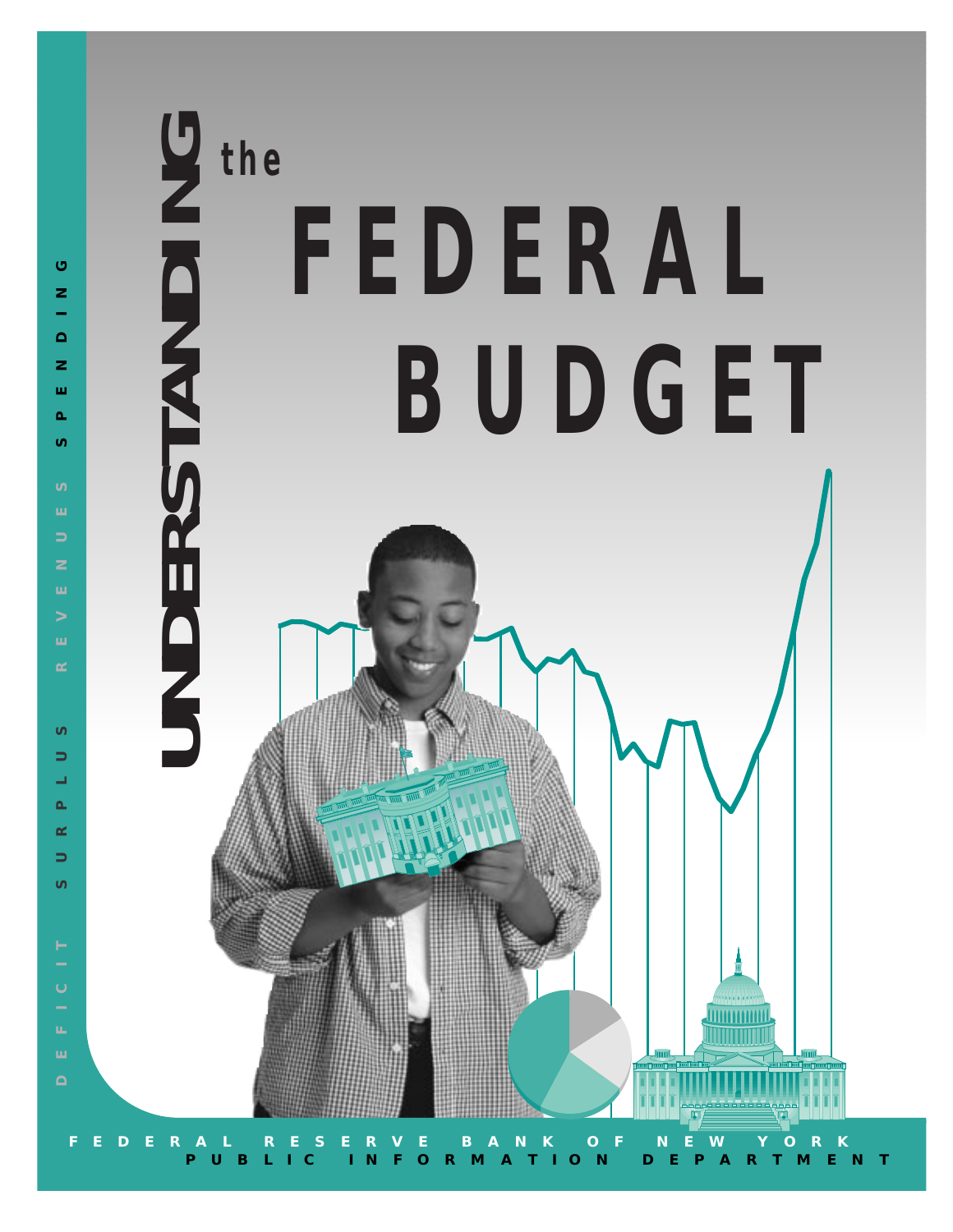By Ed Steinberg Public Information Department Federal Reserve Bank of New York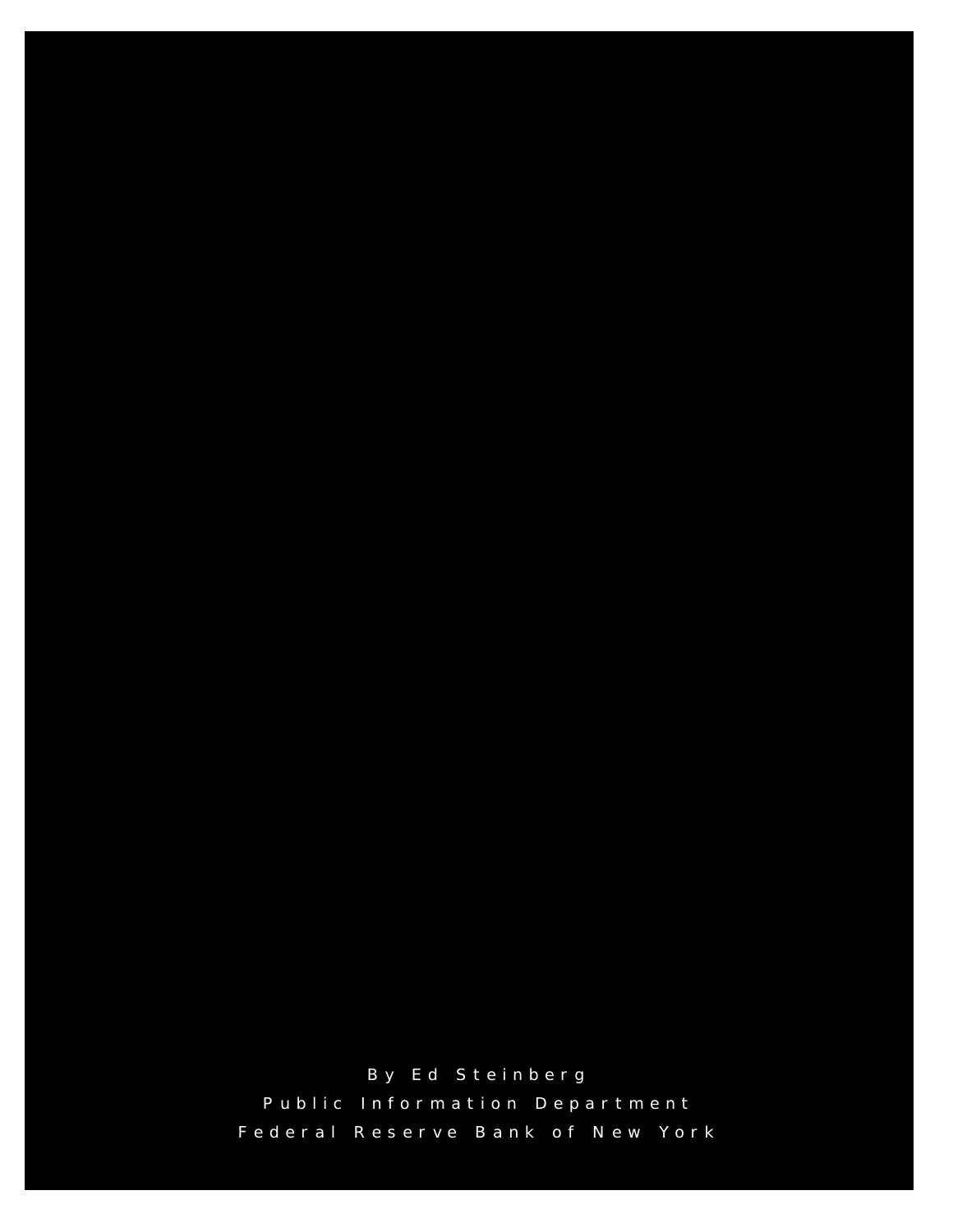

**This booklet provides** 

### **an overview of the basic economic**

**concepts related to the budget of the**

**federal government. It discusses the**

**sources of the government's revenues,**

**the nature of the government's major**

**expenditures, and some issues**

**related to the government debt** 

**and surplus or deficit.**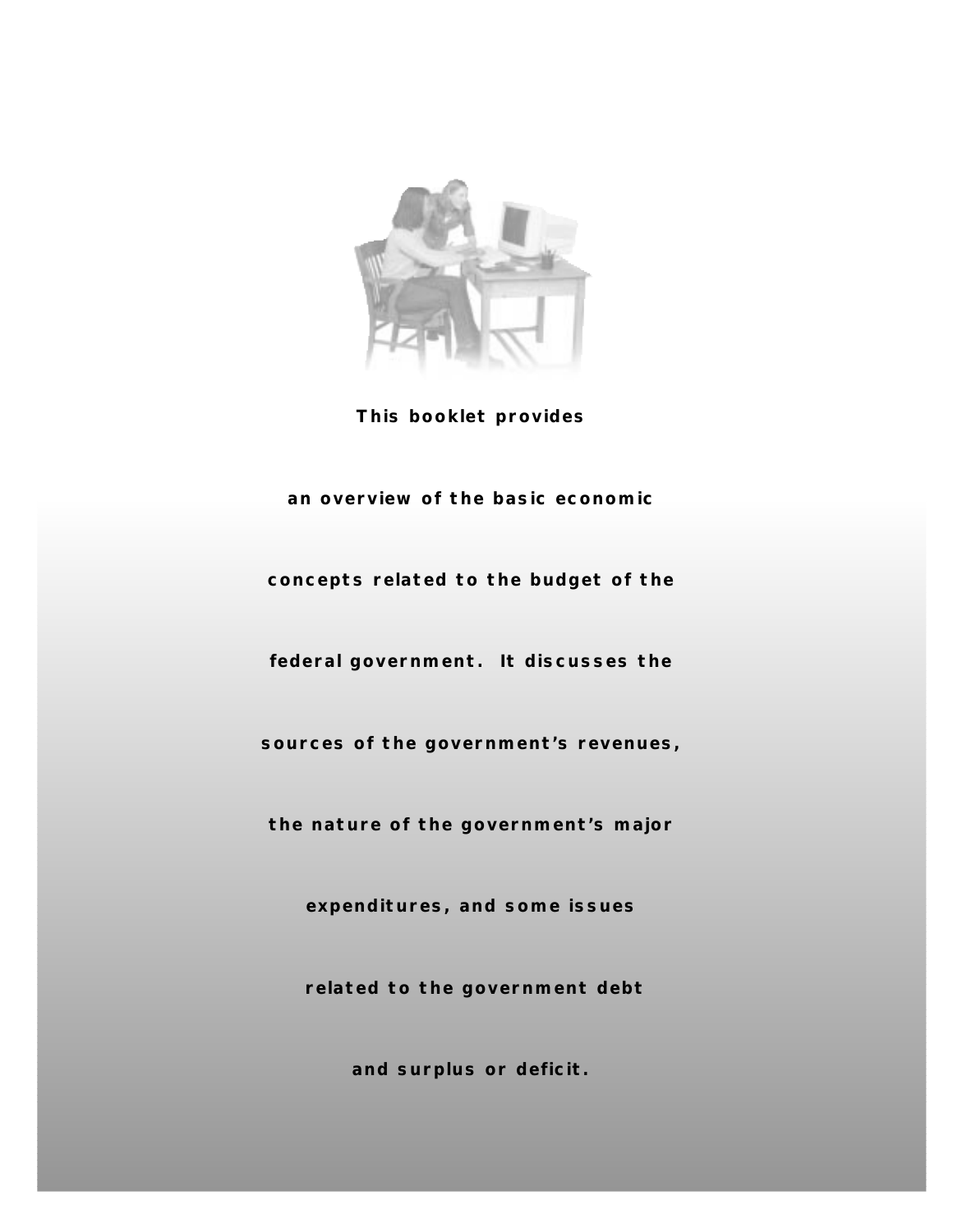## *BUDGET the*

### **The Family Budget**

If you receive an allowance from your family, or if you have a part-time job, you know that you have to operate within a budget — that is, the amount you can spend is limited by the size of your income. Similarly, your family has to live within a budget — that is, the amounts it can spend on food, clothing, housing, entertainment, and other items are limited by the size of your family's income. Of course, for a limited time, you or your family can spend more than your income — by borrowing or by dipping into your savings — but you can't do that on a permanent basis.

#### **The Federal Budget**

The federal government, too, has to operate within a budget. Decisions have to be made as to how much the government will spend on each of many items, such as national defense, Social Security, the FBI, and space exploration.

A budget usually applies to a certain period of time. Your family may have a monthly budget, deciding how much to spend each month on food, clothing, housing, etc.; or perhaps it has a yearly budget that includes items such as a summer vacation. The federal government prepares its budget for each *fiscal* year. The fiscal year, the 12-month period used for budgetary purposes, runs from October 1 to September 30. Thus, the 2001 fiscal year runs from October 1, 2000, to September 30, 2001.

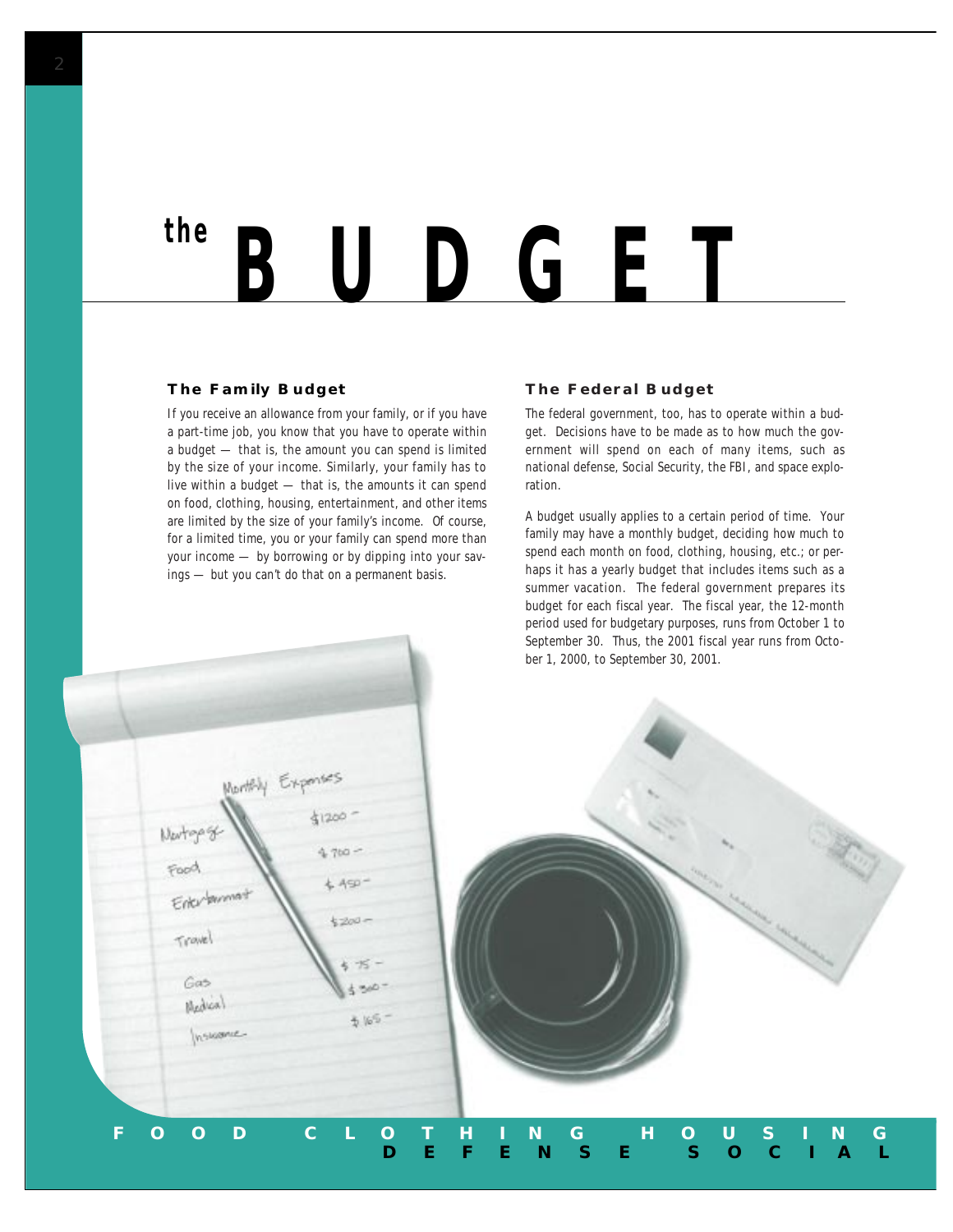## **DISCUSSION QUESTION**

In what ways do you think the federal govern-<br>Iment's preparation of a budget is similar to the n what ways do you think the federal governpreparation of a family's budget? In what ways are the processes different?

The preparation of the federal government's annual budget is a complicated process. The steps in the process are illustrated below, and more information is available on the Web.<sup>1</sup>

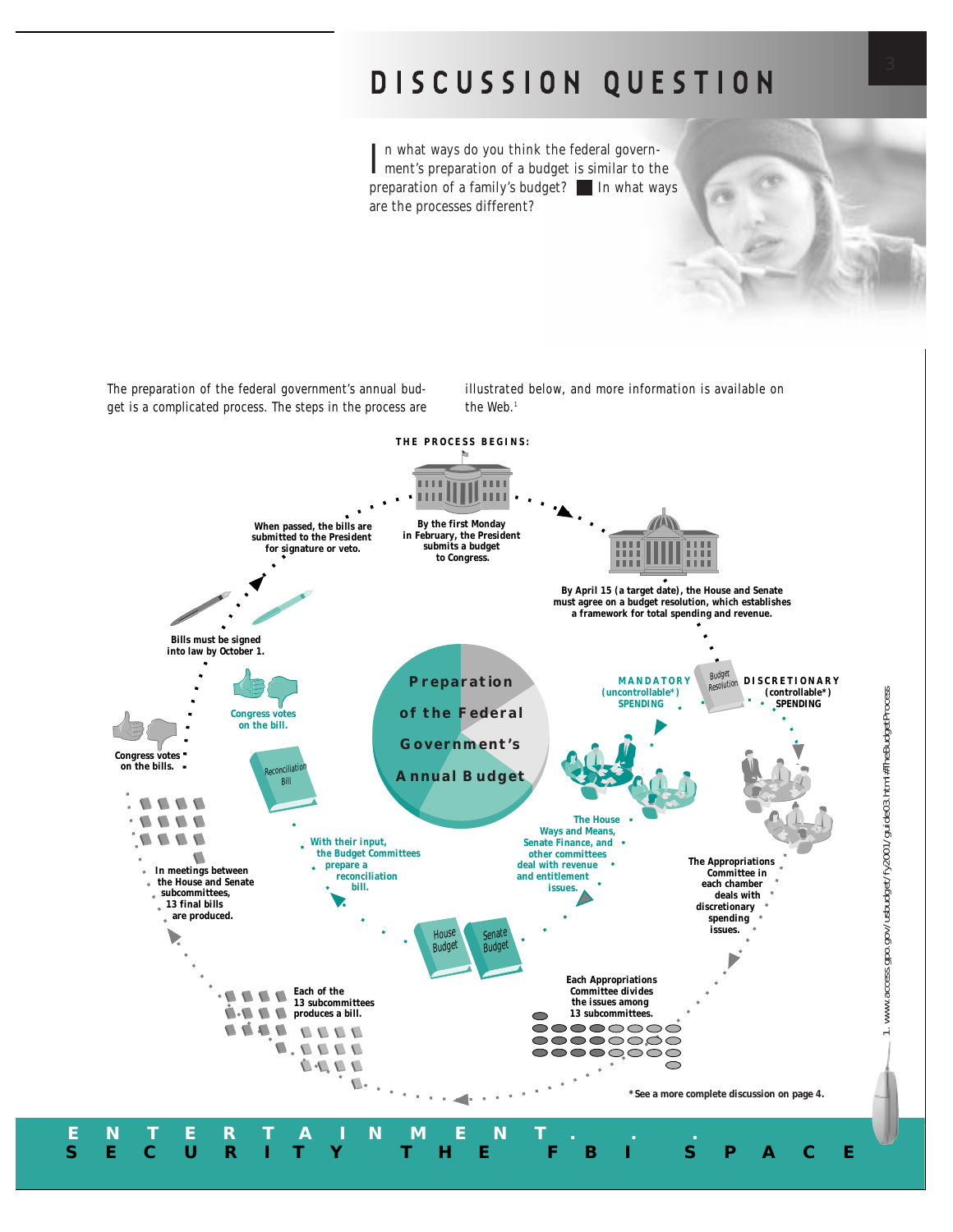## *SPENDING*

**Y** our family's budget and the government's budget are alike in that both include some items<br>on which spending is discretionary, or controllable, and some items on which spending is<br>mandatory, or not controllable. **on which spending is discretionary, or controllable, and some items on which spending is mandatory, or not controllable.** 

For example, if your family rents its house or apartment, it has to pay the rent each month, and if you live in your own home and have a mortgage, you have to pay the mortgage each month. Such payments are mandatory (they have to be made); they are not discretionary. On the other hand, the amounts that your family chooses to spend on items such as food and entertainment are discretionary. In any particular month, for example, you may decide to eat out more or less often.

Similarly, the federal government's budget contains both mandatory and discretionary elements. Consider, for example, Social Security, which accounts for more than 20 percent of total federal expenditures. (Social Security is a program that taxes people when they are working, and then provides them with income when they retire; it also provides income for workers who become disabled and for the dependents of workers who die.) By law, the government has to pay Social Security benefits to anyone who qualifies for them.

Other examples of mandatory spending are Medicare, Medicaid, benefits to retired civil servants, and interest on the debt that the government has accumulated over the years. (Medicare is a program that pays for health care for the elderly and certain disabled persons, while Medicaid is a joint federal-state program that provides medical assistance to low-income persons.) In contrast, spending on items such as national defense, space exploration, and the FBI is discretionary; the government can do more or less of it, as it decides.

#### **Spending Priorities Change Over Time.**

Thirty-five years ago, for example, defense accounted for more than two-thirds of all discretionary spending, and discretionary spending exceeded mandatory spending, because many of today's social programs were much smaller. For example, the number of retired workers receiving Social Security benefits was only about one-third as large as it is today, and Medicare, which today accounts for more than one-tenth of the budget, was not yet in effect. Also, because the federal debt was much smaller, interest payments were a smaller share of the budget.

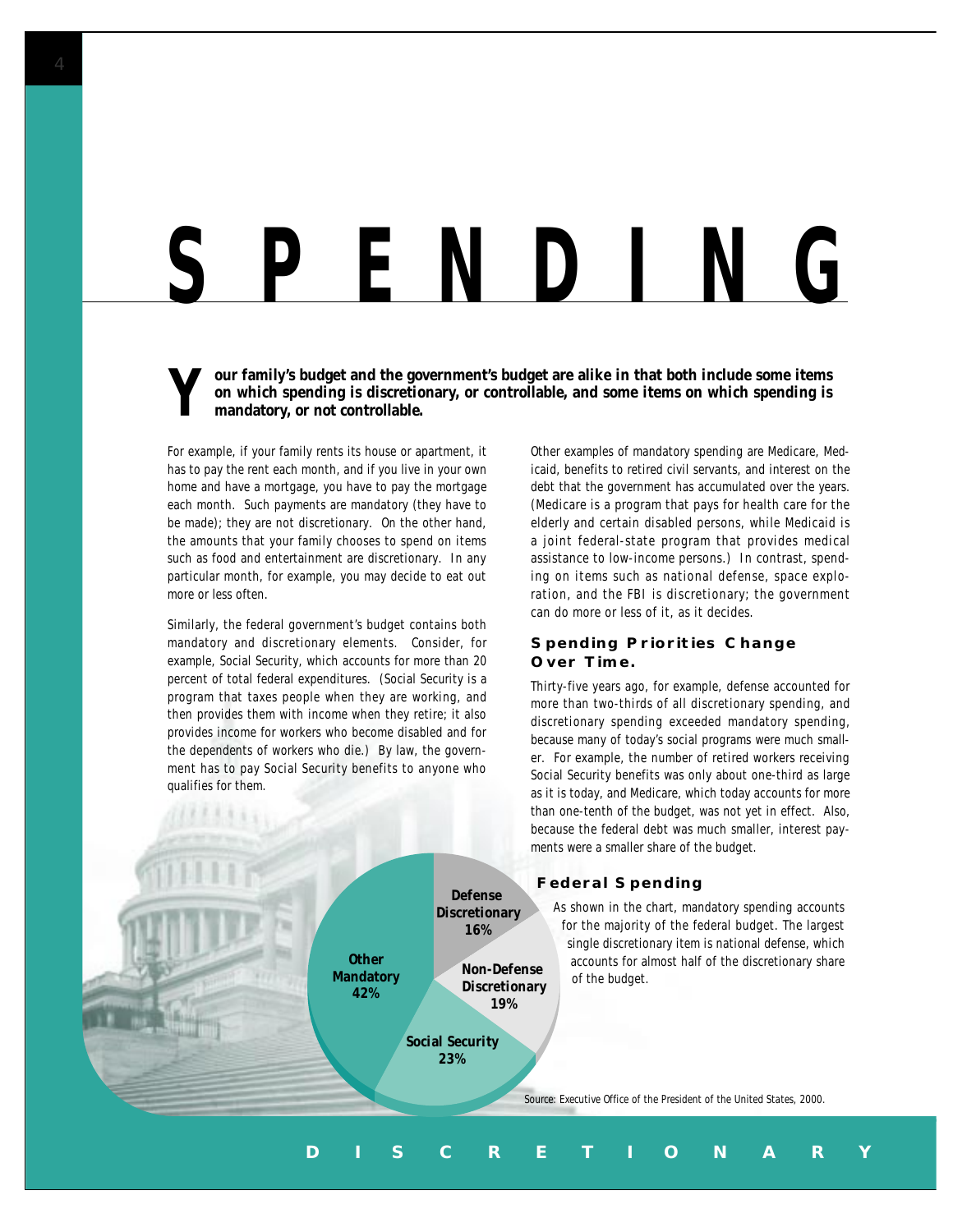## **DISCUSSION QUESTION**



Here's the opening paragraph of<br>a report that appeared in The<br>wide with the contract of the contract of the contract of the contract of the contract of the contract of the<br>wide of the contract of the contract of the contra New York Times. What are the advantages and disadvantages of across-the-board budget cuts —

that is, cutting all items by the same percent?

Suppose your family had to cut its budget one percent; would you use an across-the-board approach? Why or why not? How do your arguments apply to the federal budget?

## A Budget Cut of 1% **Is Passed by Senate; Clinton Dismisses It**

### **By TIM WEINER**

WASHINGTON, Nov. 2-The final battle of this year's budget war was joined today, as President Clinton<br>rejected as "blind" and "mindless" an across-the-board budget cut passed by Congress and his negotiators hunkered down with congressional chairmen to shape the federal budget behind closed doors.

#### **How Much Do We Pay?**

The Independent Budget Office of the City of New York will tell you how much of the federal taxes that your family pays goes for individual items such as national defense, Social Security, health care coverage, and interest payments.

Go to **www.ibo.nyc.ny.us** and click on *1999 Tax Receipt.* You will be asked how much you pay in federal taxes. If

**EXPENSES**



you don't know (or don't want to tell), enter any amount and you will learn how much of that amount would go for national defense, Social Security, etc.

## *TAKE THE BUDGET CHALLENGE!*

*An economist recently made the following comments about the shift that has occurred in the budget from discretionary to mandatory spending. The economist was speaking to a group of colleagues, though, and he used language that is meaningful to economists but perhaps unclear to others. Can you help? Explain in everyday language the three points that appear below:*



**MANDATORY EXPENSES**



First, short-term deficits have become less and less useful as indicators of the longer term fiscal situation, because of the current budgetary approach of ignoring implicit federal commitments.  $\Box$  Second, the recent reliance on discretionary spending cuts to *make room* for ongoing entitlement growth may have reached the end of its effectiveness, as discretionary spending is approaching an historically low share of GDP. Third, as entitlement growth is driven by demographic and economic factors rather than by explicit legislation, it will require active program *reductions*, rather than simply legislative forbearance, to improve the current fiscal situation.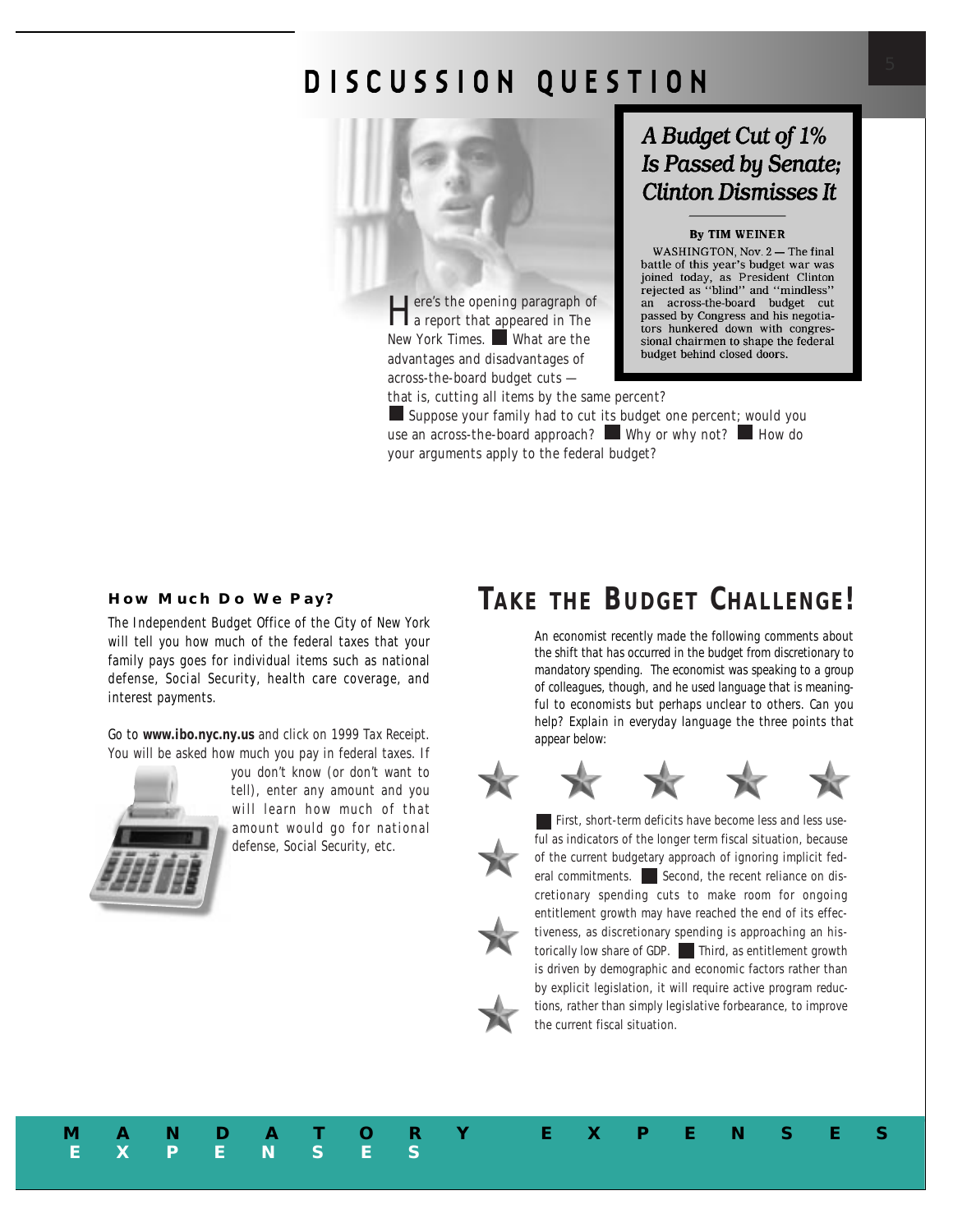## *REVENUES*

**Y** our family's income probably consists largely of wages and salaries, or perhaps the profits of a family business. In contrast, the federal government's income, or revenues, consists predominantly of taxes. **of a family business. In contrast, the federal government's income, or revenues, consists predominantly of taxes.**

### **Composition of Federal Revenues**

As shown in the chart, individual income taxes make up about one-half of federal revenues, Social Security payroll taxes and related revenues (such as unemployment insurance taxes) provide another one-third, and corporate income taxes another 10 percent. Based on the information in the chart, you can understand something very important about the federal budget, something the federal government has in common with many U.S. families. **Other Corporate Excise Taxes Income Taxes 10%**

> **Social Security Taxes, etc. 34%**

That is, income is higher in good economic times than in bad economic times, such as in a recession. When times are good, family incomes are larger because it is easier to find work, overtime work may be more available, and business profits are higher. Similarly, the government's revenues are higher in good times because more people are working and they pay more taxes on their larger incomes,

and corporations pay more taxes on their higher profits.

*Source: Executive Office of the President of the United States, 2000.*

### **WAGES SALARIES BUSINESS SOCIAL SECURITY TAXES**

**Individual Income Taxes 48%**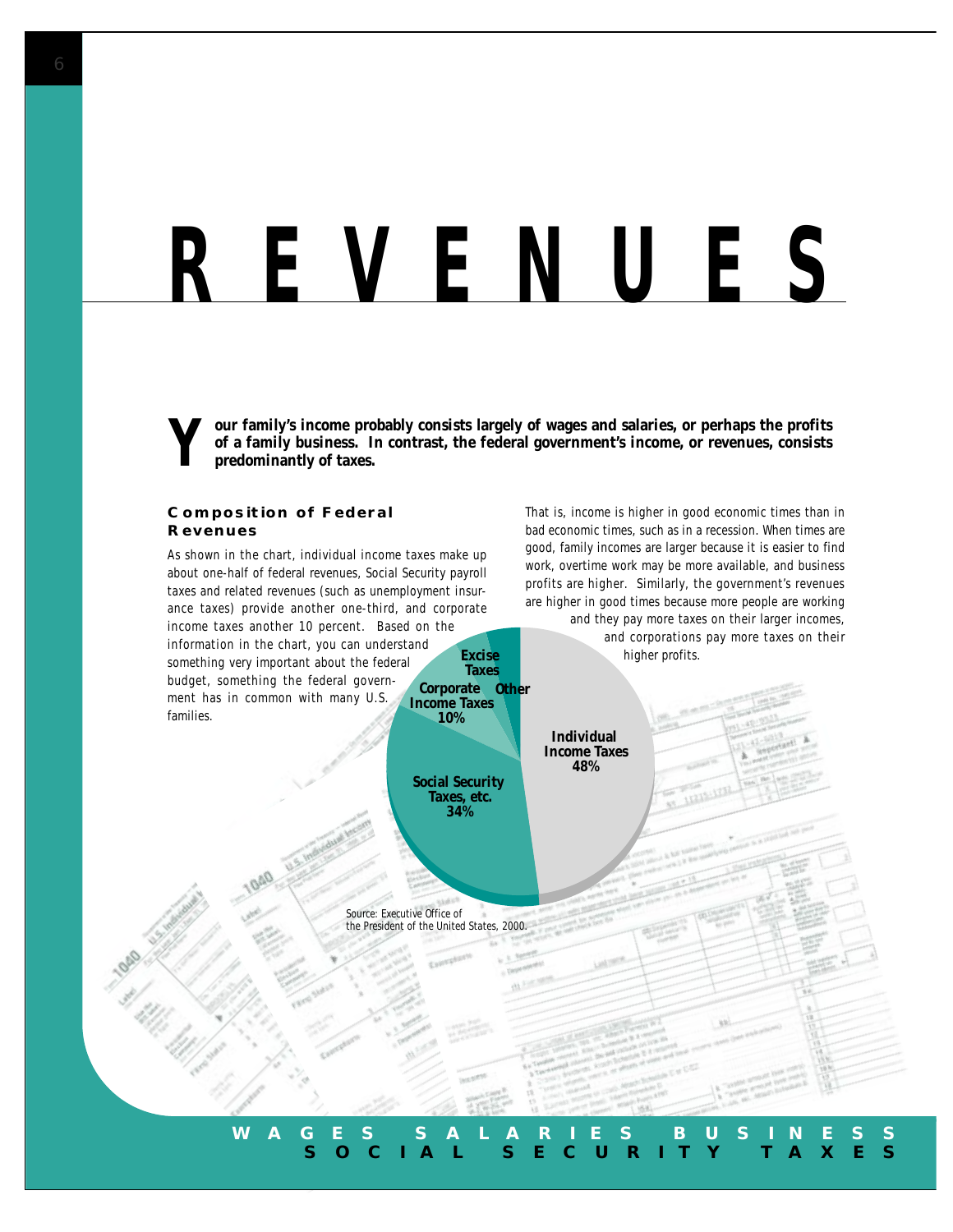## **DISCUSSION QUESTIONS**

Governments rely on many different types of<br> **G** taxes. For example, there are taxes on the income (wages, salaries, interest, dividends, etc.) that people earn, on the profits that corporations make, on the spending that people do (general sales taxes), and on the purchase of particular items, such as gasoline or cigarettes. Social Security is funded by a tax on wages and salaries. Suppose you were in charge of determining which taxes the government should levy. What would you tax more? What

### **A Tax Advantage**

In fact, when times are good and people's incomes increase, federal tax revenues rise even more rapidly than people's incomes. That happens for two reasons. First, the income tax is *graduated*, meaning that as people's incomes rise, they pay higher tax rates on the higher amounts.

The second reason has to do with the personal exemption, or the amount of tax-free income per person to which a family is entitled. Suppose a family has \$12,000 in personal exemptions, and prosperity increases the family's income from \$50,000 to \$60,000, or by 20 percent. Because of the \$12,000 in exemptions, the amount of income on which the family may have to pay taxes increases from \$38,000 to \$48,000, or 26 percent.

### **Tax Exposure Can Increase Faster Than Income**



would you tax less? Explain your choices.<br>
As mentioned below, the personal income tax<br>
is a *graduated* tax; that means that people with higher incomes pay higher tax rates than people with lower incomes. Lower amounts of income are currently taxed at a 15 percent rate, higher amounts at 31 percent, even higher amounts at 36 percent, and the highest at 39.6 percent. During World War II, though, the highest rate was 94 percent. What arguments can you make for and against taxing away 94 percent of each extra dollar earned by someone with a very high income?

## *TAKE THE BUDGET CHALLENGE!*

*Economists recognize that the people who pay a tax are not necessarily those who bear the true burden of the tax. For example, corporations pay a tax on profits, but they may pass the tax on to their customers in the form of higher prices on their products. Similarly, owners of apartment buildings have to pay a tax on the value of their property, but they pass the tax on — by charging higher rents — to the people who rent the apartments. With that in mind, read the following Congressional Budget Office discussion of the Social Security tax, and explain the last sentence. (The Congressional Budget Office, which was created in 1974, provides Congress with nonpartisan analyses that it needs for economic and budget decisions.)*

> The tax that finances Social Security equals 6.2 percent of wage, salary, and self-employment income up to a taxable maximum (\$76,200 in 2000), paid by both employer and employee. Thus, the total Social Security tax is 12.4 percent of earnings up to the maximum. The Medicare tax has no cap and equals 1.45 percent of earnings, again paid by both employer and employee, to yield a total tax of 2.9 percent. Economists generally agree that the entire payroll tax is actually paid by workers because their wages are lower by the employer's share of the tax.

**S INCOME INVESTMENT INCOME S INCOME TAXES CORPORATE TAXES**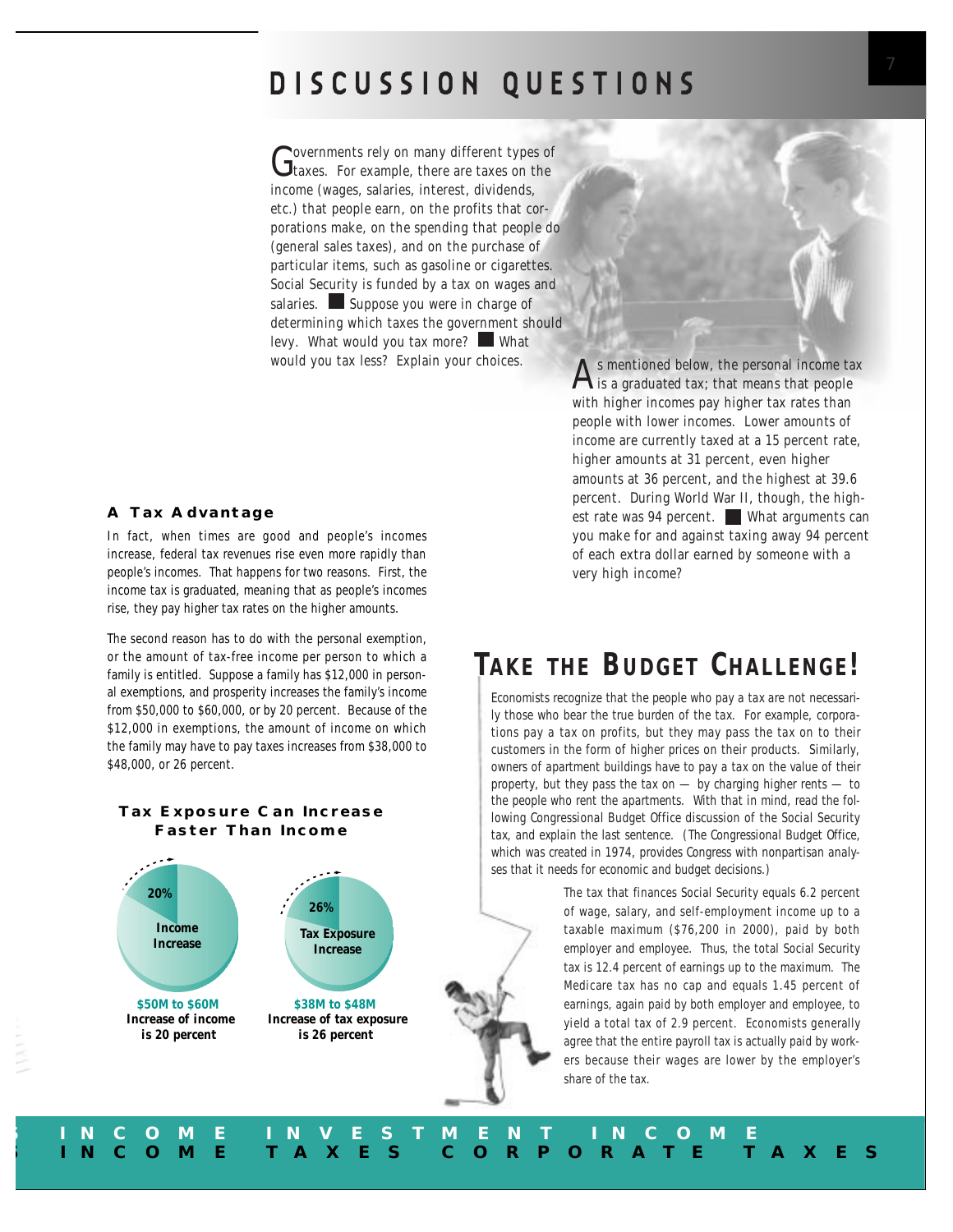## *SURPLUS* **and**

**The difference between the government's revenues and spending in a fiscal year is the government's annual** *surplus or deficit***. If the government's revenues exceed its spending in a particular year, there is a surplus. If ernment's annual** *surplus or deficit***. If the government's revenues exceed its spending in a particular year, there is a surplus. If outlays exceed revenues, there is a deficit.**

**BORROW MONEY FROM** 

#### **Government Borrowing**

If your family spends more than its income, it may borrow to make up the difference, perhaps by taking on some credit card debt or by taking out a loan from a bank or credit union. The government borrows mainly by issuing Treasury bills, notes, and bonds. Bills are loans that the government repays in a year or less, notes have maturities of from two to 10 years, and bonds mature in more than 10 years. When someone buys a U.S. Savings Bond, for example, the person is lending to the federal government. While Savings Bonds exist in paper form, the other government IOUs exist only as electronic accounting entries on computers. That allows the large IOUs to be bought and sold easily, and it reduces their vulnerability to theft and loss.

Interestingly, the government has to borrow even when it doesn't have a deficit. The reason is that the government is constantly paying off old debt. Suppose, for example, that the government is running a balanced budget — revenues are precisely equal to spending — and you cash in a

Savings Bond. Because the government's spending is already equal to its revenues, the government has to borrow the funds it needs to pay off your Savings Bond. People are constantly cashing in government IOUs, so the government has to do new borrowing to offset that, and it actually does some borrowing every week.

> For a description of the mechanics of government borrowing, see *Public Debt: Private Asset*, an 8 page booklet published by the Federal Reserve Bank of Chicago. The booklet can be obtained free of charge from:

> > Publications Coordinator Public Information Center Federal Reserve Bank of Chicago P.O. Box 834 230 South LaSalle Street Chicago, Illinois 60690-0834 Telephone: 312-322-5111

You can also order the booklet online at **www.frbchi.org** and view it on the Web**.** 1

**I S S U E T - B I L L S,**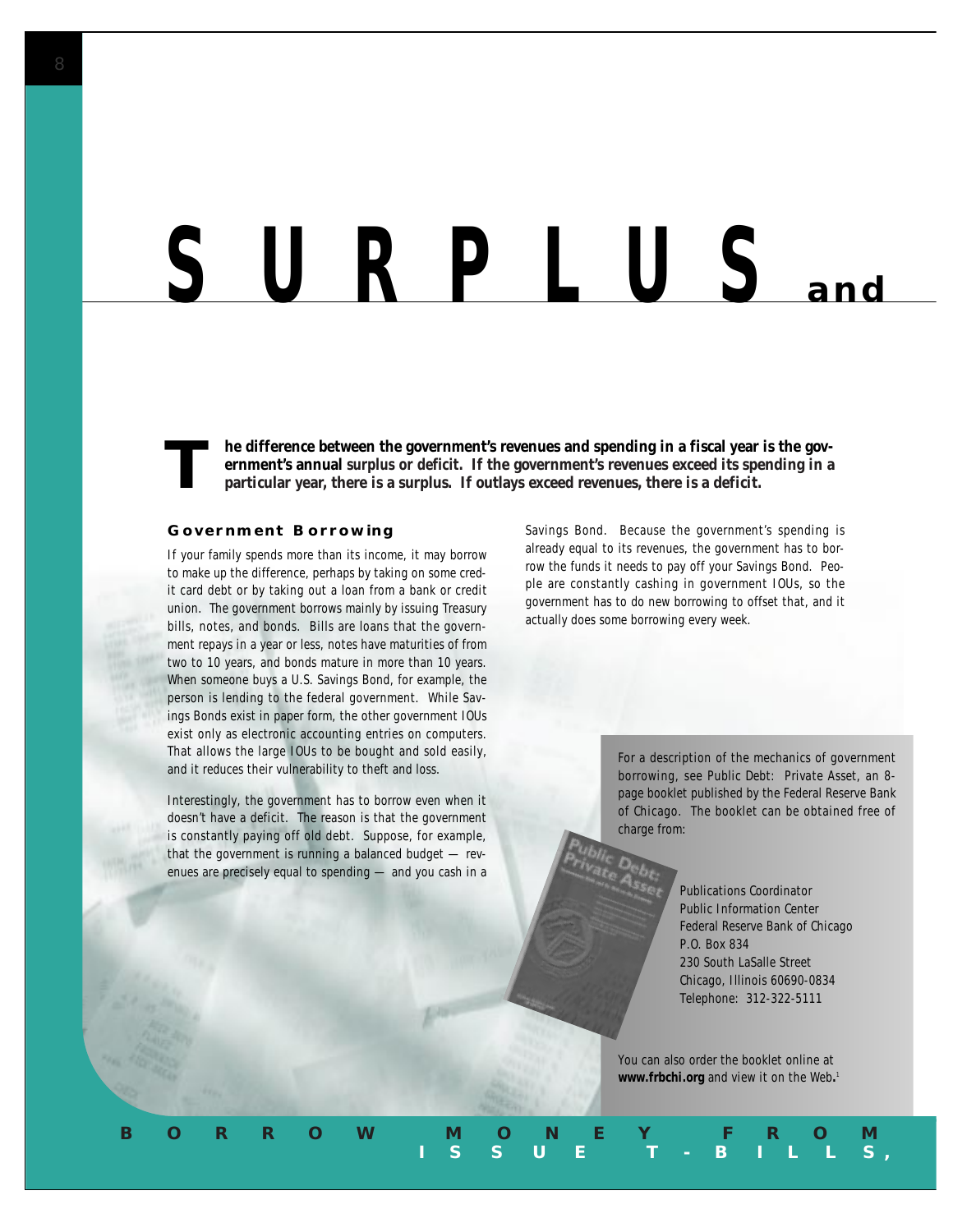**Interestingly, the government has to borrow even when it doesn't have a deficit. The reason is that the government is constantly paying off old debt.** 

## *DEFICIT*

#### **Paying Back With Interest**

What determines how much interest the government has to pay when it borrows? The answer is that interest is the price of credit, and, as in any competitive market, price is determined by demand and supply. Thus, the interest rates that the government has to pay are determined by the interaction of the government's demand for credit and the supply of credit to the government by lenders, including banks, corporations, private citizens, U.S. government agencies, and foreign individuals and institutions. That supply, in turn, is determined by such factors as the willingness of the U.S. consumer to save, the borrowing needs of U.S. business to invest in new equipment and buildings, and the total budget surplus or deficit of state and local governments.

You should remember two major points about the interest that the federal government pays. First, the government can borrow at lower interest rates than private parties (such as your family), because lenders are less worried about not being repaid when they lend to the government than they are when they lend to private parties; people are sure the government will pay its debts. Second, rates generally are higher on longer maturities than on shorter maturities, because people who lend for longer periods have to be compensated for the risk that inflation might accelerate during the longer periods. If inflation accelerates, the lenders will be repaid with dollars that cannot buy as much as could the dollars that they originally lent to the government. As an example of what's called the *spread* between short- and long-term rates, the rate on threemonth bills averaged 4.7 percent in 1999, while the rate on 30-year bonds averaged 5.9 percent, a *spread* of 1.2 percentage points.

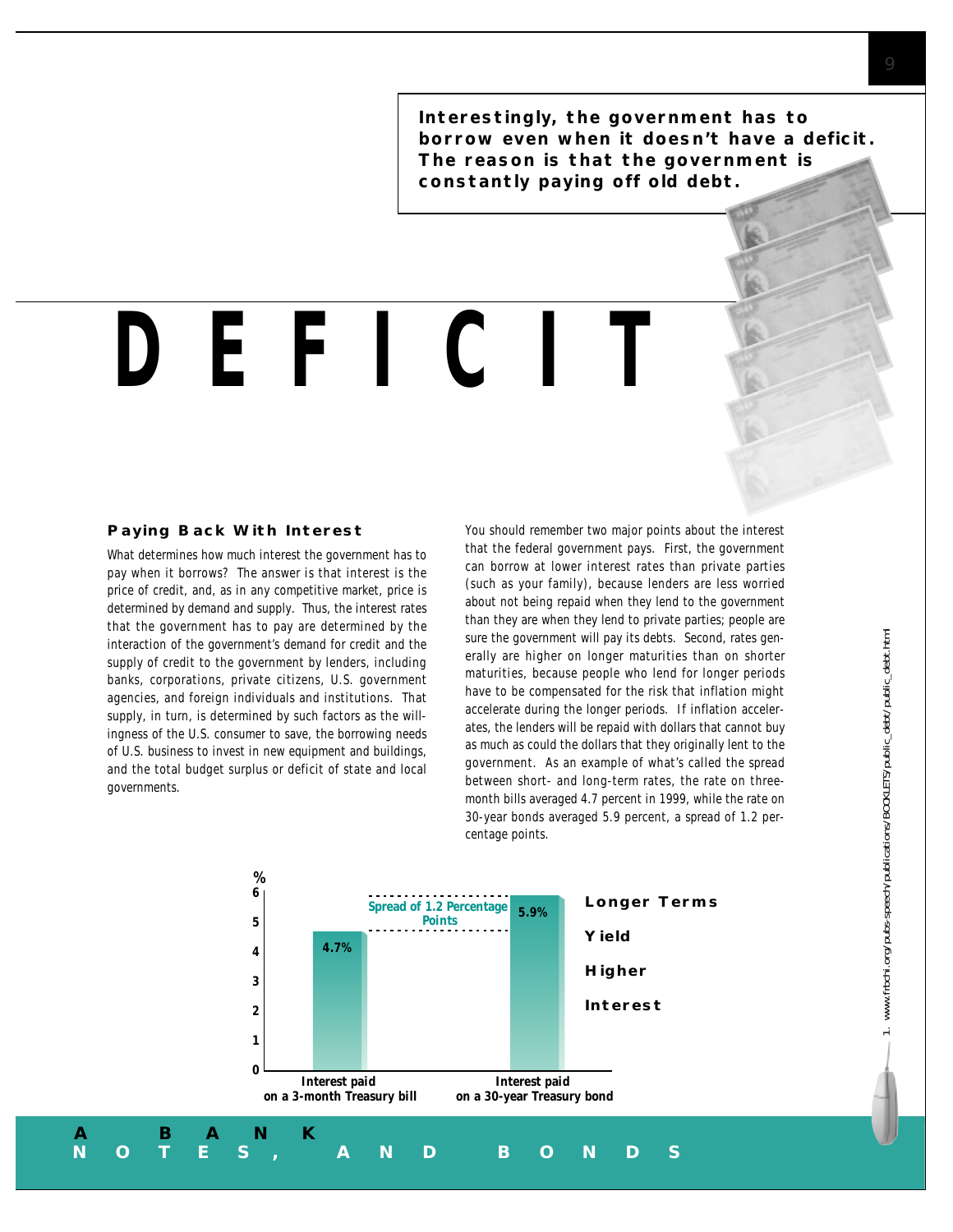## *THE BUDGET I N*

What has the government run in recent years, a surplus or a deficit? As shown in the chart below, the government ran a surplus in fiscal 1998, 1999, and 2000, but those surpluses were the first since 1969.

What brought on a surplus after so many years of deficits? Part of the answer is that the government took steps to control discretionary spending. Much of the credit, though, has to go to the long economic expansion of the 1990s.

**HIGHER** 

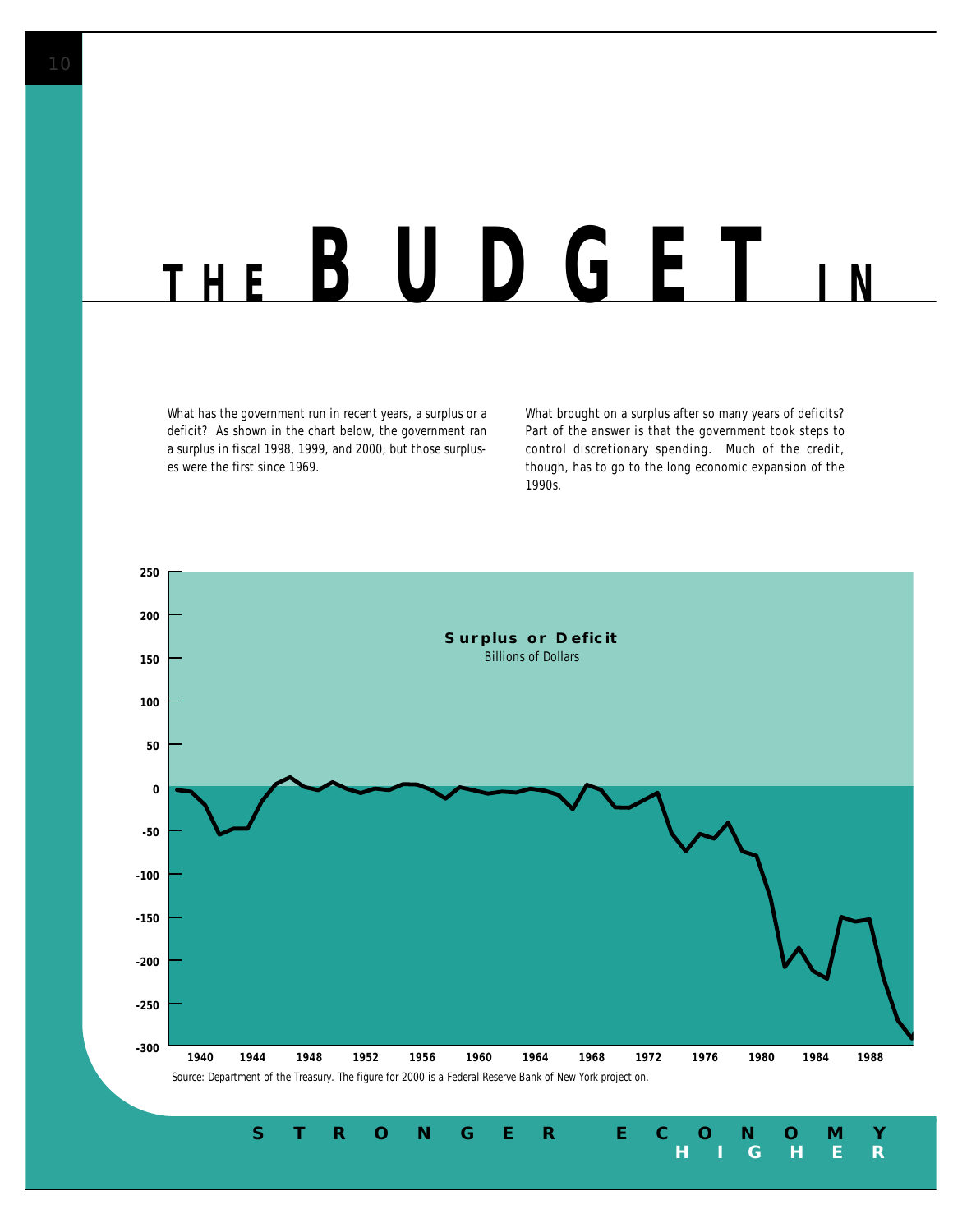## *RECENT YEARS*

 **GOVERNMENT REVENUES**

As explained earlier, a strong economy increases government revenues, because people and corporations pay higher taxes on their higher incomes. In addition, prosperity reduces the amounts that the government has to spend on items such as unemployment insurance.



## **DISCUSSION QUESTION**

Why did the government find it easier than your family would to run a deficit almost 30 years in a row?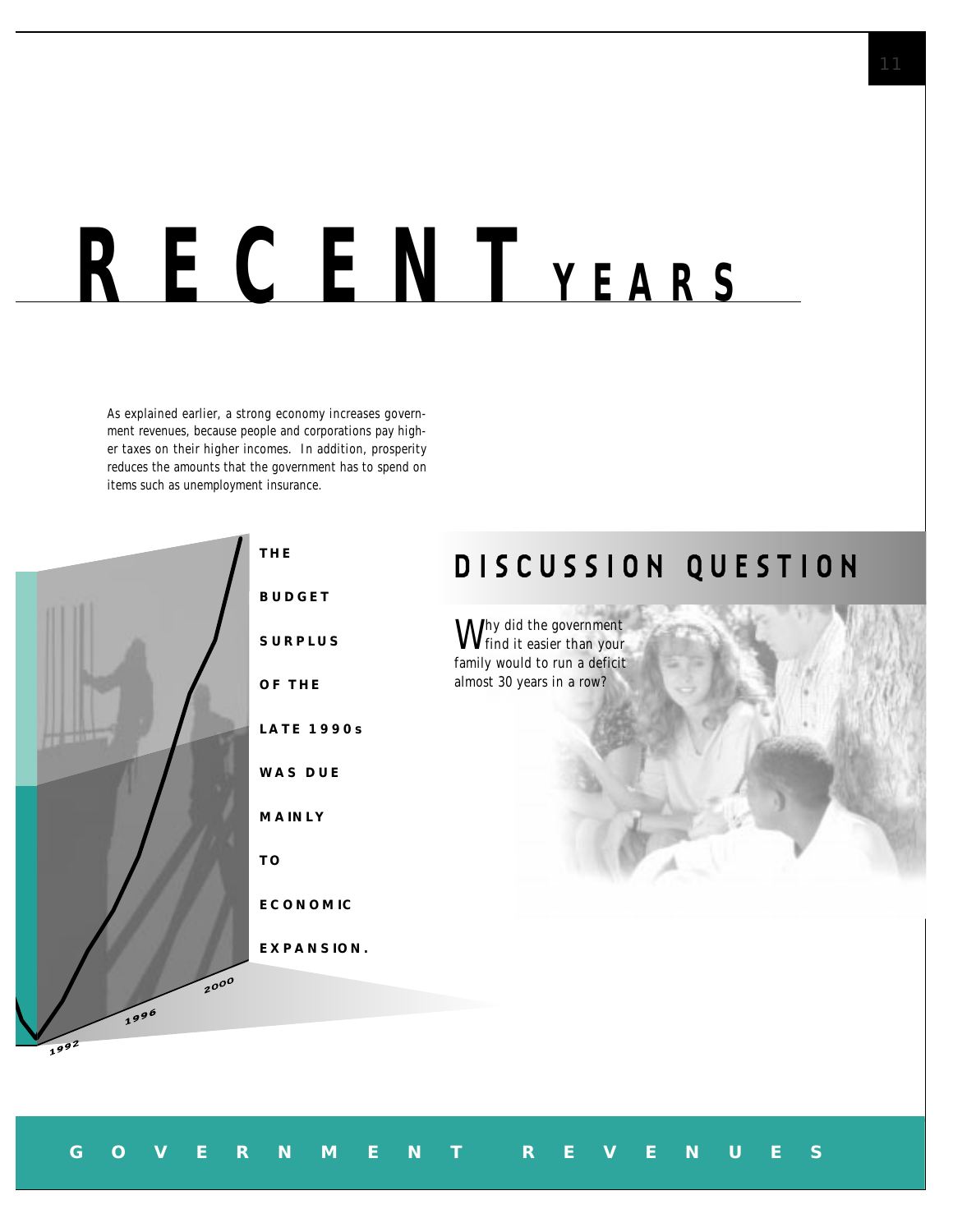

# *The BUDGET*

#### **Forecasting a Surplus or Deficit**

Economists expect that under current laws, the government will continue to enjoy a budget surplus for many years. A note of caution, though:

The New York Times reported on its January 26, 2000, front page that long-term budget projections have proven notoriously volatile and unreliable. As recently as January 1998, for example, the Congressional Budget Office (CBO) forecast a budget deficit for the 1999 fiscal year, while in fact, the government ran a surplus of more than \$120 billion that year.

Why do you think it is difficult to forecast the surplus or deficit? What developments could occur that would affect the accuracy of the forecasts? Explain the impact those developments would have on the predicted surplus or deficit. You can find part of the answer in a six-page paper by Yale University economist William D. Nordhaus, *Policy Rules in the New Economy*. This paper is available on the Web.<sup>1</sup>

Despite the uncertainties, CBO does provide a forecast of the government surplus or deficit 10 years into the future (www.cbo.gov). Why do you think CBO does that?

For an excellent discussion of why the budget outlook improved so dramatically in recent years, see Box 1-1 of CBO's July 2000 *Budget and Economic Outlook*, available on the Web.<sup>2</sup>

Now, when your family has extra funds in its budget, it may look for ways to spend them. Similarly, government officials propose many options for using the anticipated federal surpluses. Some would like to increase discretionary spending — by spending more on national defense, for example. Others would like to cut taxes or pay off some of the debt that the government has accumulated over the years, and others would like to use the surplus to help fund the Social Security program. For a discussion of the various proposals, see the CBO's March 2000 report, *Budget Options,* which is available on the Web.3 Also available on the Web<sup>4</sup> is a CBO discussion of the forces likely to affect the budget over the next 75 years.

*Photo courtesy of the Congressional Budget Office.*

**MORE SOCIAL** 

**FEWER TAXPAYERS**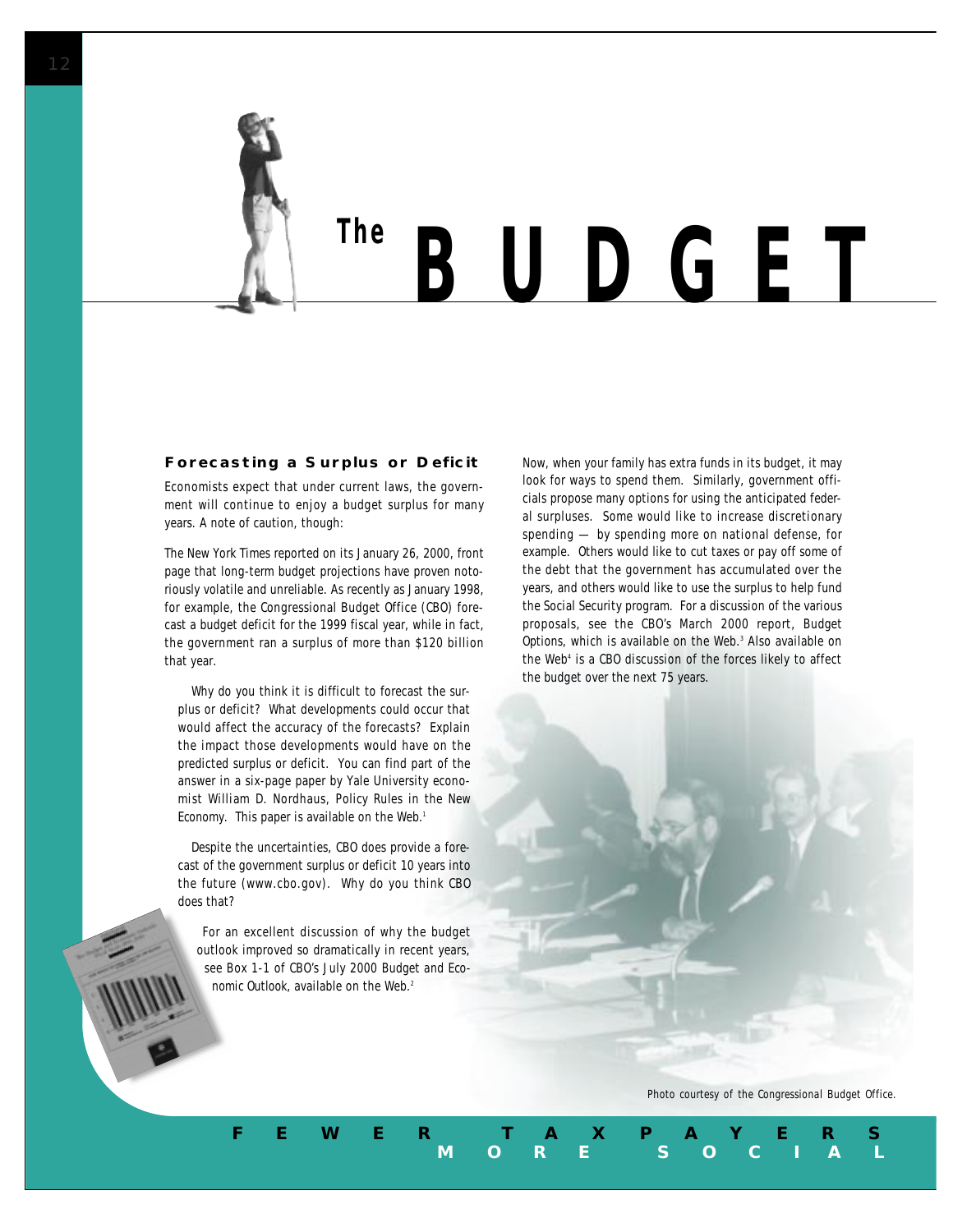# *OUTLOOK*

### **The Social Security Factor**

Why does Social Security need help? The answer is that Social Security actually has a surplus now, but it will face financial pressures in the coming decades, as the large numbers of people born in the two decades after World War II retire. Birth rates were high in the two decades after World War II, but lower in subsequent decades. For that reason, and also because retired people are living longer, the ratio of the number of workers paying Social Security taxes to the number of people receiving Social Security benefits will fall sharply when the so-called *baby boomers* retire. As shown in the chart, the ratio is expected to fall from 3.4 in 2000 to 2.1 in 2030 and 2.0 in 2040 and 2050.

For more information on the financial outlook for Social Security, go to the Web.<sup>5</sup>

How large a factor are Social Security benefits in the incomes of people over 65? You can find out from *Income of the Aged Chartbook, 1998,* a 23-page publication of the Social Security Administration, available on the Web.<sup>6</sup>



 **SECURITY RECIPIENTS**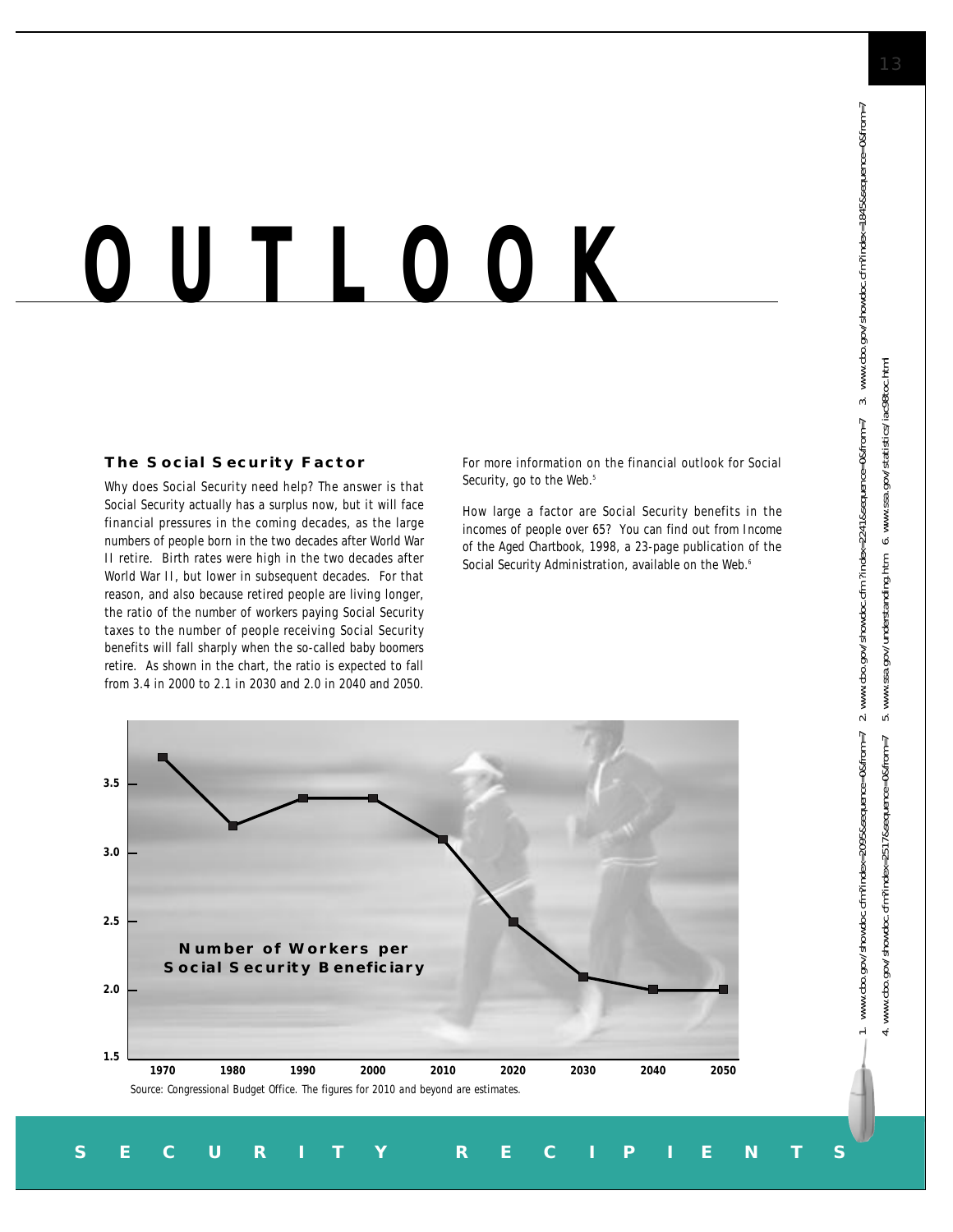## *FEDERAL The*

#### **A Growing Problem**

While the *deficit* is the amount by which government spending exceeds revenues in a particular year, the federal *debt* is the total amount of funds that the government has borrowed over the years, but has not yet repaid. When this booklet was written, in mid-2000, the federal debt was about \$5.6 trillion. That's \$5,600,000,000,000.

When did the debt get so large? Until recent decades, large increases in the debt generally occurred only during wars and recessions. During World War I, for example, the debt increased from a little over \$1 billion to about \$15 billion. Then, by reducing taxable income and creating a need for new social programs, the Depression of the 1930s brought the debt to almost \$50 billion by the start of World War II.

pare the size of the debt with that of the country's Gross Domestic Product (GDP), the dollar value of all the goods and services produced in the economy each year. Just as your family can put the debt it owes into perspective by measuring it against your family's income, so, too, we can gain some perspective on the size of the federal debt by measuring it against GDP, the total income from which the government can derive its revenue.

As shown in the chart, the debt rose very sharply to more than 100 percent of GDP during World War II, then fell steadily to about one-third of GDP by 1980. The ratio rose during the 1980s and early 1990s, reaching a high of about 67 percent in the mid-1990s, but it has come down in recent years to about 60 percent.

The costs of World War II drove the debt to more than \$250 billion, but the debt hardly grew at all for the **120** next quarter century. In the late 1960s, though, spending increases due to the Vietnam War and new social programs put the government deeper in debt. After 1981, deficits increased very sharply. Tax cuts reduced revenue, while spending grew rapidly for programs such as Social Security and Medicare and, to a lesser extent, for national defense. The debt grew rapidly until the mid-1990s, when it leveled off.

Is the debt too large? To answer that question, economists sometimes com-



*Source: Economic Report of the President, February 2000.*

**PRE-WWI DEBT:**

**TODAY:**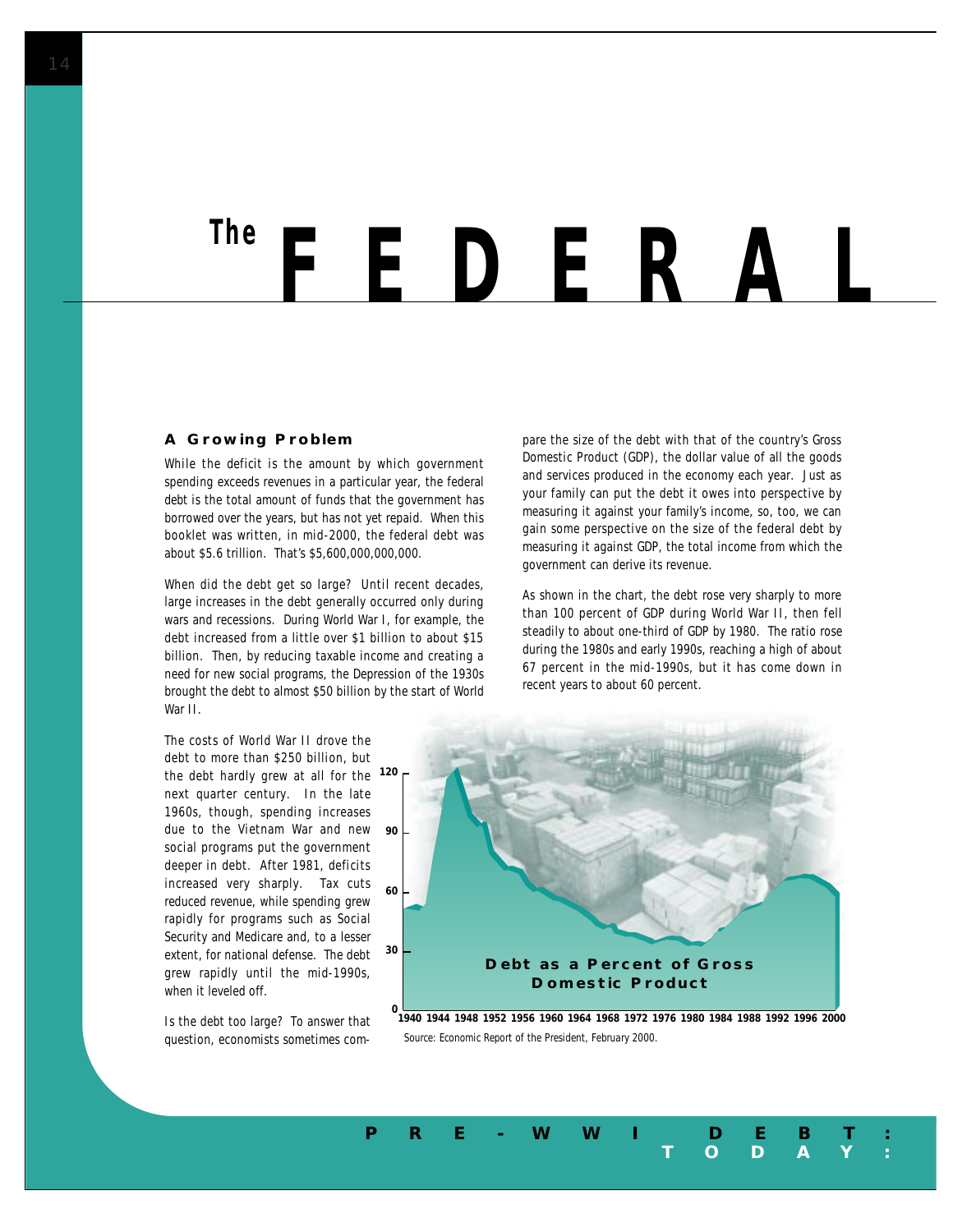*DEBT*

**Do you want an up-to-date figure on the size of the federal debt to the penny? You can find it at www.publicdebt.treas.gov.**

### **Or Is It a Problem?**

Why worry at all about the size of the **25** federal debt? After all, doesn't the government simply owe the debt mainly to U.S. residents and to U.S. business firms? In a sense, don't we (through the government) simply owe **15** the debt to ourselves? **20**

To a large extent, the answer is yes, **10** but many economists have at least two worries about a large federal debt. The first is that if the government does a lot of borrowing, the increased demand for credit may push interest rates up. The higher interest rates, in turn, make investment more expensive, and thus may discourage

some investment in the buildings and equipment that help our economy grow. In that way, a large federal debt could

**0**

**5**

Second, as shown in the chart above, there has been an increase in the proportion of the debt that is owed to foreigners, from around 13 percent in the late 1980s to 22 percent in the late 1990s. A large foreign-held debt can be a concern, because it is something we don't owe to ourselves. In order to pay it off, we will have to transfer some of our purchasing power to foreigners, and that means that in the future, the ability of U.S. households to consume goods and services will be diminished.

lead to slower economic growth for the United States.

In its fiscal year 2000 budget, the Clinton Administration had this to say about government deficits and debt (available on the Web<sup>1</sup>):



*Source: Department of Commerce, Department of the Treasury, and Federal Reserve Bank of New York.*

**\$1,000,000,000**

**\$5,600,000,000,000**

We must do all we can to keep the days of deficits in the past. Budget deficits force the Government to borrow money in the private capital markets. That borrowing competes with (1) borrowing by businesses that want to build factories and machines that make workers more productive and raise incomes, and (2) borrowing by families who hope to buy new homes, cars, and other goods. The competition for funds tends to produce higher interest rates.

Deficits increase the Federal debt and, with it, the Government's obligation to pay interest. The more it must pay in interest, the less it has available to spend on education, law enforcement, and other important services, or the more it must collect in taxes — forever after. As recently as 1997, the Government spent over 15 percent of its budget to pay interest, in con w3.access.gpo.gov/usbudget/fy2000/guide04.html 1. w3.access.gpo.gov/usbudget/fy2000/guide04.html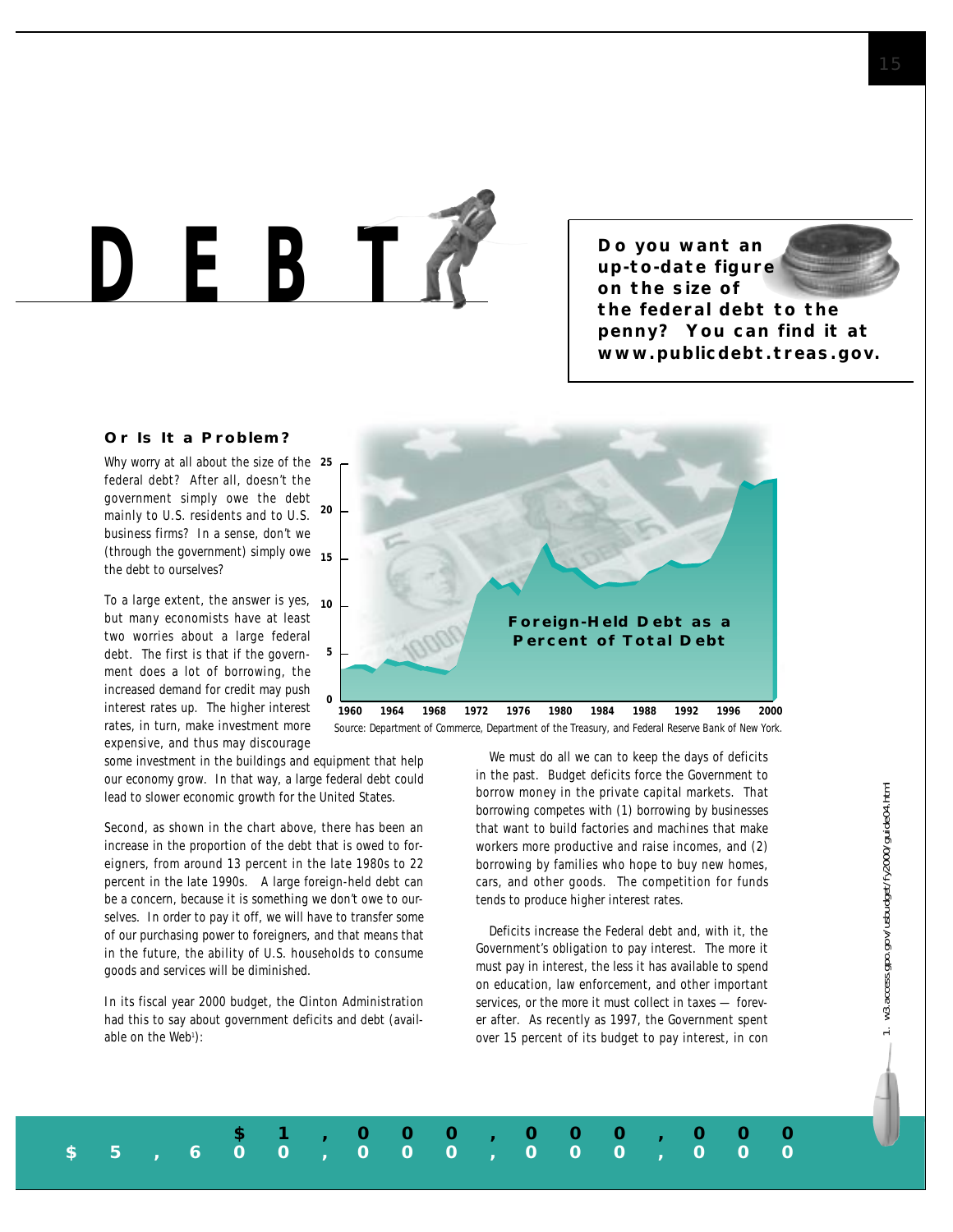trast to a projected 12 percent for 2000. Continuing surplus will reduce these interest payments further in future years.

In the end, the surplus is a decision about our future. We can provide a solid foundation for future generations, just as parents try to do within a family. For a Nation, this means a strong economy and low interest rates and debt. Alternatively, we can generate large deficits and debt for those who come after us.

To learn more about the federal debt (including how to make a contribution to reduce the debt), check out the Web.<sup>1</sup>

Let's return to our earlier analogy between a family budget and the government budget. Under what circumstances should a family run a deficit in a particular year? What reasons are there for running a deficit in the government budget?

In recent years, many countries have *privatized* many activities, such as telephone service — that is, they have shifted the production of the services from the government to private industry. Why do you think they have done that?



*Source: Organisation for Economic Co-operation and Development. Data are for 1997.*

## **DISCUSSION QUESTION**



Now that you have finished reading the booklet, let's consider a basic question about the role that the government should play in the economy. The chart at the left shows that the government plays a larger role in the economy in other countries than it does in the United States, mainly because foreign governments play more of a role in funding health care than does the U.S. government. What roles do you think the government should play in the economy? Which goods and services should be produced by the private sector, and which ones should the government produce? Why? Why, for example, does the government provide national defense? Why does the government provide free elementary and high school education? Should tax dollars be used to pay for people's health care? Why or why not?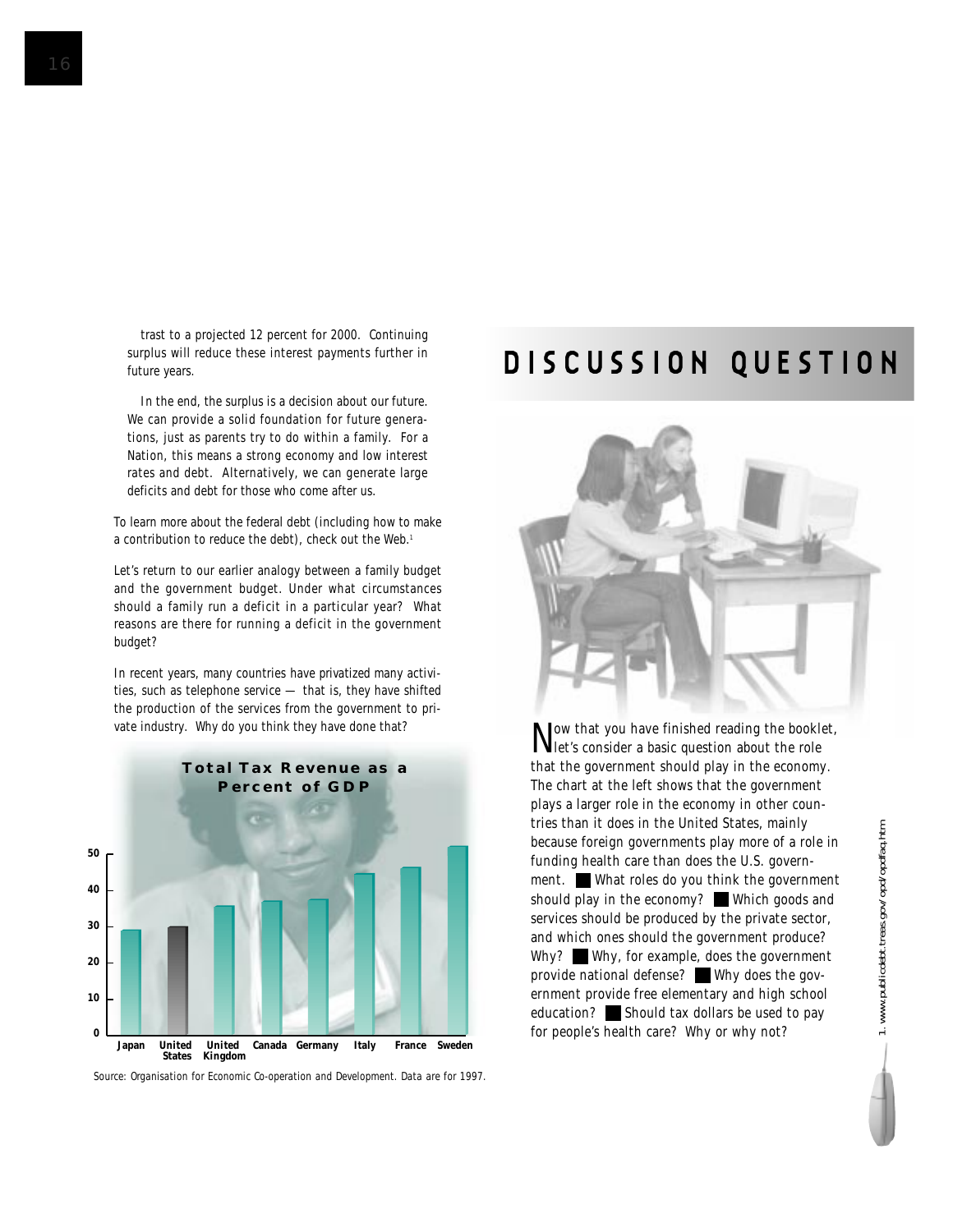

Design: Robert Silverman Design